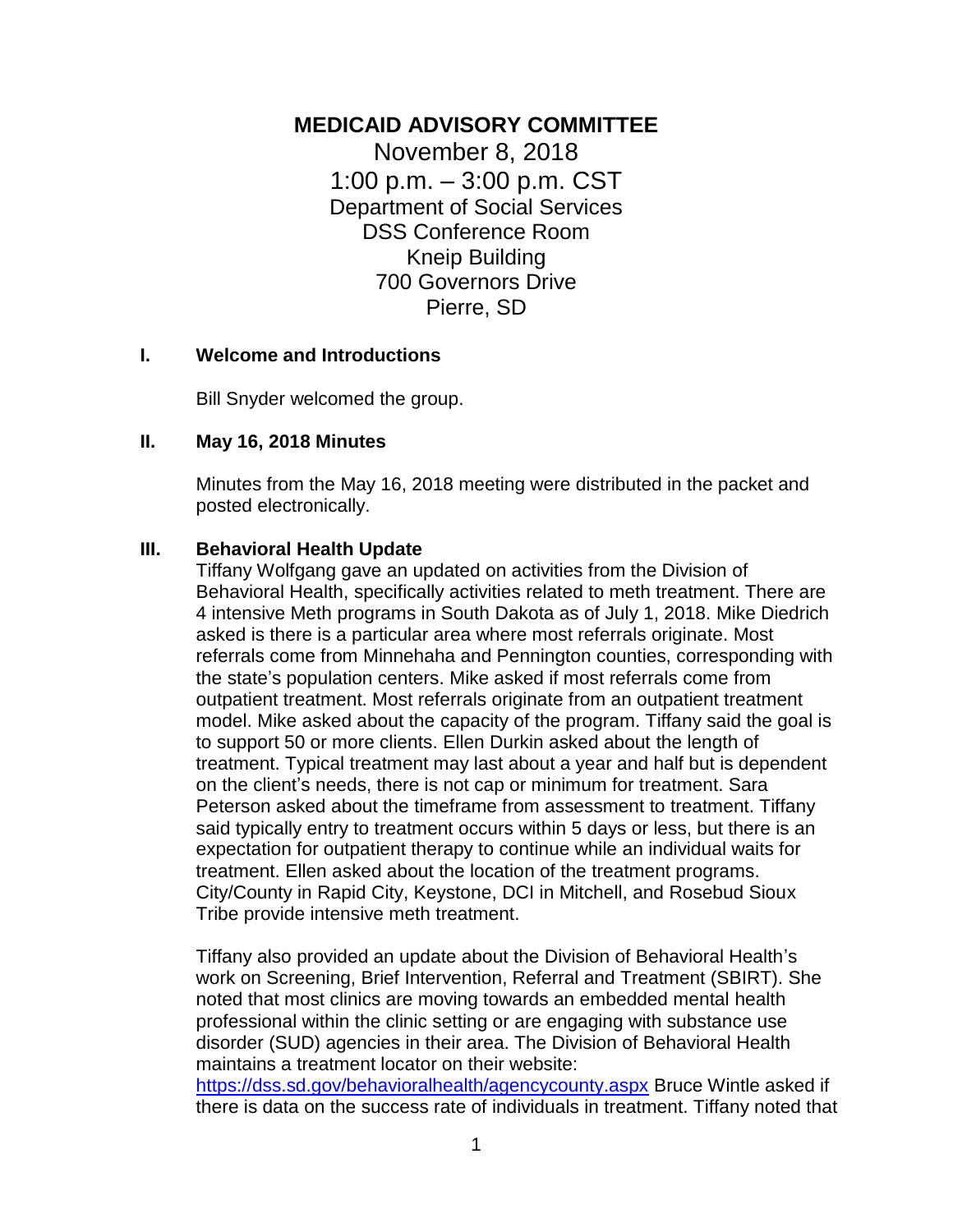follow-up is through an outpatient provider and that SUD treatment is similar to other medical relapses but that the Division does not have the ability to follow the client.

Tiffany provided an update on DSS's activities related to opioids. More information about the South Dakota Prescription Opioid Abuse Advisory Committee is available here:<https://doh.sd.gov/news/opioid.aspx> The state's campaign against opioids is available here: [https://www.avoidopioidsd.com/.](https://www.avoidopioidsd.com/) Tiffany noted that there is a program launching in Sioux Falls to engage families in follow-up when a loved one has issues with opioids. The Division of Behavioral Health is also working on enhancing access to medication assisted treatment (MAT) for opioids, working closely with the Center for Family Medicine, Lewis and Clark Behavioral Health, Avera, and are in talks with FQHCs and Sanford. Tiffany encouraged anyone interested in working on opioid prevention to reach out to the Division of Behavioral Health.

Tiffany briefly discussed the Be the 1 Campaign targeting suicide prevention. More information about the campaign is available here: [https://bethe1sd.com.](https://bethe1sd.com/)

Colleen Winter added that the Department of Health received a new grant to collect more data about violent deaths which will be used to create a better system to collect data from coroner reports, vital records, and law enforcement.

### **IV. State Plan Amendment Report**

Sarah Aker provided an overview of state plan amendments (SPAs) submitted and approved since the committee last met. Eric Grocott asked about what is holding up approval for the pharmacy SPA. Sarah explained that CMS has additional questions about 340B in South Dakota in relation to medical claims.

### **V. Administrative Rules of South Dakota**

The Division of Medical Services submitted rules to the June Rules Hearing to implement SUD services for all Medicaid adults. Sarah Aker reviewed the rule changes. Colleen Winter asked if there were any comments at the public hearing. Several Marriage and Family Therapists testified in support of the rules. Sara Petersen asked if the independent mental health practitioners work in independent practice. Yes, these individuals work independently. Mike Diedrich asked about the differences between community mental health centers and independent mental health practitioners. Sarah and Tiffany described the differences in licensure and oversight of the two models.

### **VI. Health Care Solutions Coalition Update**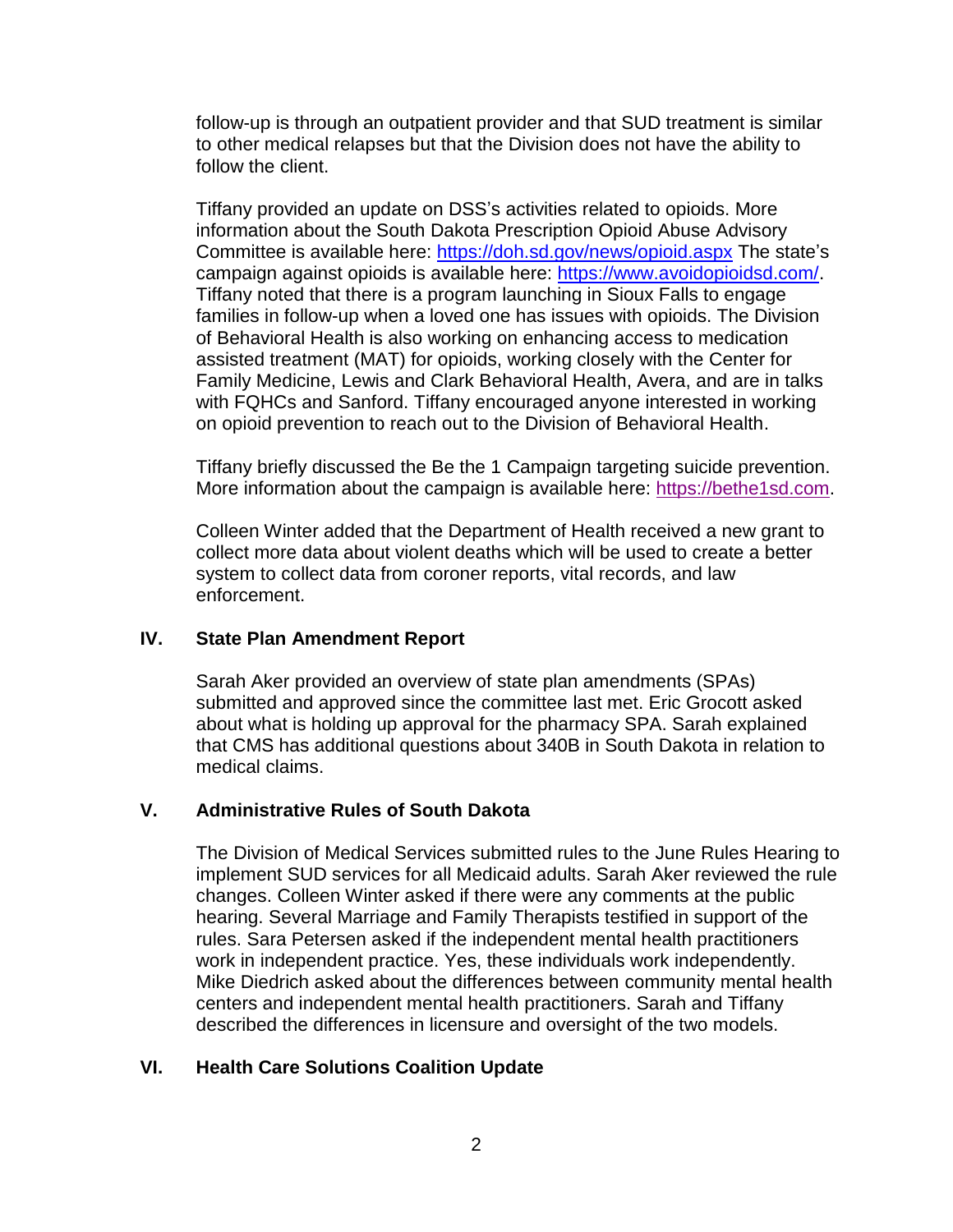Bill Snyder gave an update about the work of the Health Care Solutions Coalition. Mark Burket asked about community living homes. Colleen said she would look to see if anyone is licensed by the Department of Health at this level. Information about community living home licensure is available online: <https://doh.sd.gov/providers/licensure/CommunityLivingHome.aspx>

#### **VII. Health Homes Quality Incentive Payments**

Sarah Aker reviewed the work to develop Health Home quality incentive payments. Karli asked about the clinical outcome measures. Clinical outcome measures are reported by Health Homes every 6 months and are updated annually on a calendar year basis on the Department's website: <https://dss.sd.gov/healthhome/dashboard.aspx> Colleen asked about the small clinic payment. The workgroup included a small clinic payment to recognize the challenges associated with implementing this program in small settings with a limited number of eligibles. Sara asked about how to engage someone who may be eligible for the Health Home program. Sarah said that Sara could outreach Kathi Mueller, the South Dakota Health Home program manager by calling the Division of Medical Services.

### **VIII. Career Connector Update**

Bill Snyder gave an update about the submission of the Career Connector 1115 waiver to CMS. Dr. Wintle asked if Wisconsin's program has been challenged in court yet. Bill said no, but that Arkansas's program has been challenged. Eric Grocott asked if our program is similar to Wisconsin's program. Erik Nelson asked about the specific changes made to the waiver through the public comment period. The changes are noted in the waiver, available here:<https://dss.sd.gov/medicaid/1115waiver.aspx> Bill also noted that he would follow-up with Erik. Erik asked for an update about the optional program. 34 individuals have engaged in the program.

#### **IX. Medicaid Scorecard**

Sarah Aker reviewed the measures reported to the CMS Scorecard and explained some of the challenges with reporting. Mark Burket asked about how encounter data can be better reflected on the scorecard. Sarah noted that some changes to the way IHS and others bill for services may be necessary. Colleen asked if any of the data is broken down further. Sarah noted that the data presented is the way it is presented on the scorecard, but additional iterations may be helpful. Dr. Wintle added a comment that capturing data can be elusive and noted that South Dakota does well in some areas of preventive dentistry compared to other states. Colleen commented that showing data to clinics compared to the statewide average has helped in some areas where DOH does outreach. Eric Grocott commented that education may help since most people know they should get a well check-up